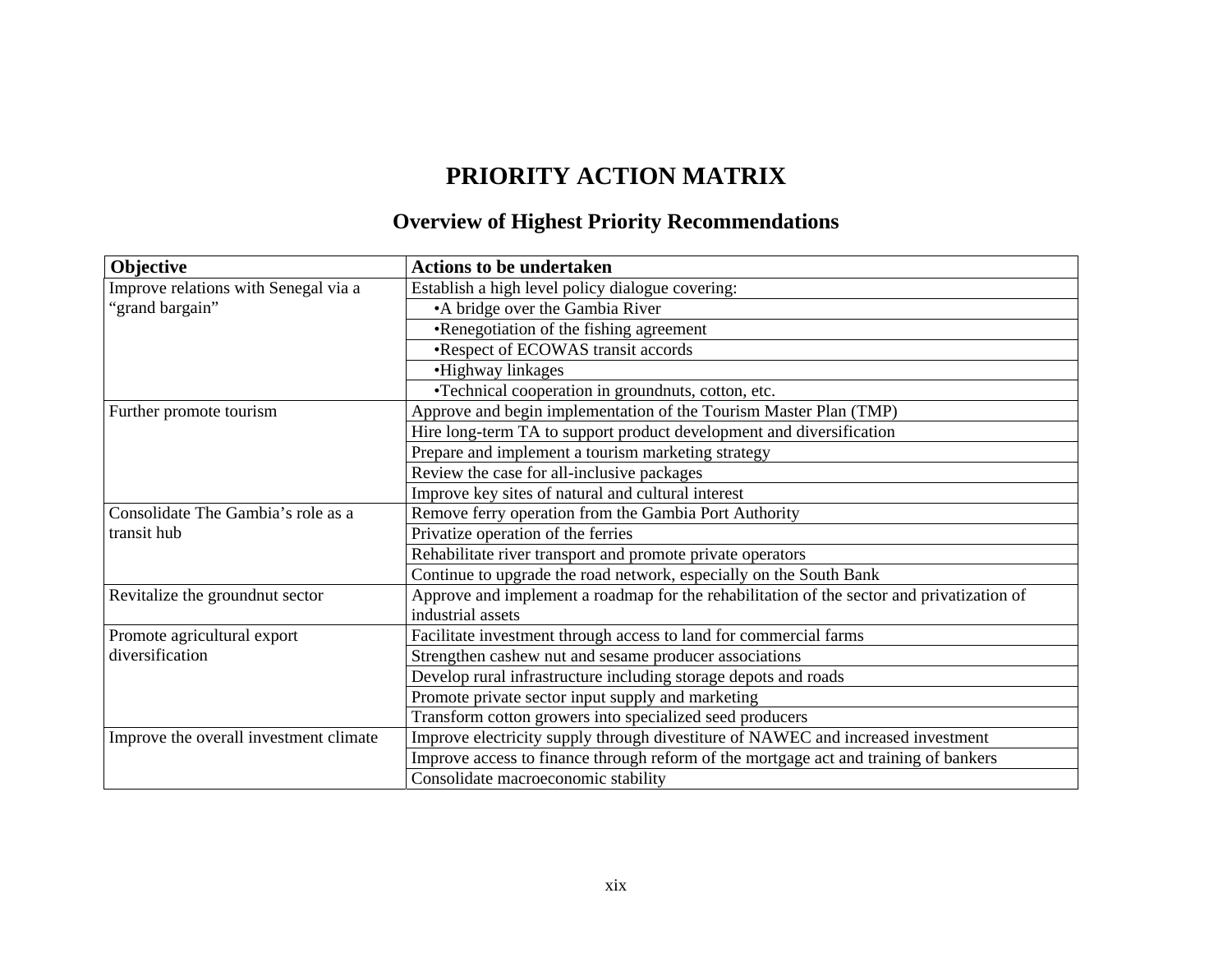## **ACTION MATRIX**

| Objective                                     | <b>Action to be undertaken</b>                                                                                                                                                       | Party<br>responsible                  | <b>Timing</b> | <b>Performance indicators</b>                                                                          |
|-----------------------------------------------|--------------------------------------------------------------------------------------------------------------------------------------------------------------------------------------|---------------------------------------|---------------|--------------------------------------------------------------------------------------------------------|
| <b>Trade Policy and Institutions</b>          |                                                                                                                                                                                      |                                       |               |                                                                                                        |
|                                               |                                                                                                                                                                                      |                                       |               |                                                                                                        |
| Promote regional<br>integration               | Revive the Senegalo-Gambian Secretariat                                                                                                                                              | <b>DOSFEA</b>                         | $0-1$ year    | Budget and Executive Director in<br>place                                                              |
|                                               | Work through ECOWAS to improve the<br>implementation of the ETLS among all<br>members                                                                                                | DOSTIE,<br><b>ECOWAS</b>              | $0-2$ years   | Primary and certified<br>manufactured goods traded<br>without problems                                 |
| Manage trade relations with<br>the EU         | Focus negotiations on accelerating regional<br>reforms in a few key areas, ensure adequate<br>financial compensation for lost revenues, and<br>assistance on supply-side constraints | DOSTIE,<br>DOSFEA, EC                 | $0-1$ year    | Key reforms identified and<br>implemented; EC commits to<br>providing additional funding               |
| Improve trade policy<br>process               | Develop a clear trade and export development<br>strategy in consultation with stakeholders                                                                                           | <b>DOSTIE</b>                         | $0-1$ year    | Strategy developed and approved<br>by Cabinet                                                          |
|                                               | Establish process of rolling 6-month work<br>plans in DOSTIE                                                                                                                         | <b>DOSTIE</b>                         | $0-1$ year    | Process in place                                                                                       |
|                                               | Hire senior trade economist to head up trade<br>division; establish IF secretariat                                                                                                   | <b>DOSTIE</b>                         | $0-1$ year    | New qualified staff in place                                                                           |
|                                               | Expand consultations with private sector<br>through regular high-level fora and more<br>frequent meetings of technical committees                                                    | DOSTIE, GCCI                          | $0-3$ years   | Regular meetings designed jointly<br>with private sector and with active<br>participation of exporters |
|                                               | Improve internal coordination across<br>government                                                                                                                                   | DOSTIE, DOF,<br>DOSFEA.<br>DOSA, etc. | $0-1$ year    | High-level trade committee with<br>specialized sub-committees<br>established and functioning           |
|                                               | Improve quality and timeliness of trade data<br>base with help of ASYCUDA, Eurotrace, and<br>direct monitoring of exporters                                                          | DOSTIE,<br>GBOS, GRA                  | $0-2$ years   | Accurate export data released on a<br>regular and timely basis                                         |
| Improve trade-related<br>investment promotion | Focus investment promotion on priority sectors<br>with customized promotional material                                                                                               | <b>GIPFZA</b>                         | $0-2$ years   | Priority sectors identified and<br>activities refocused                                                |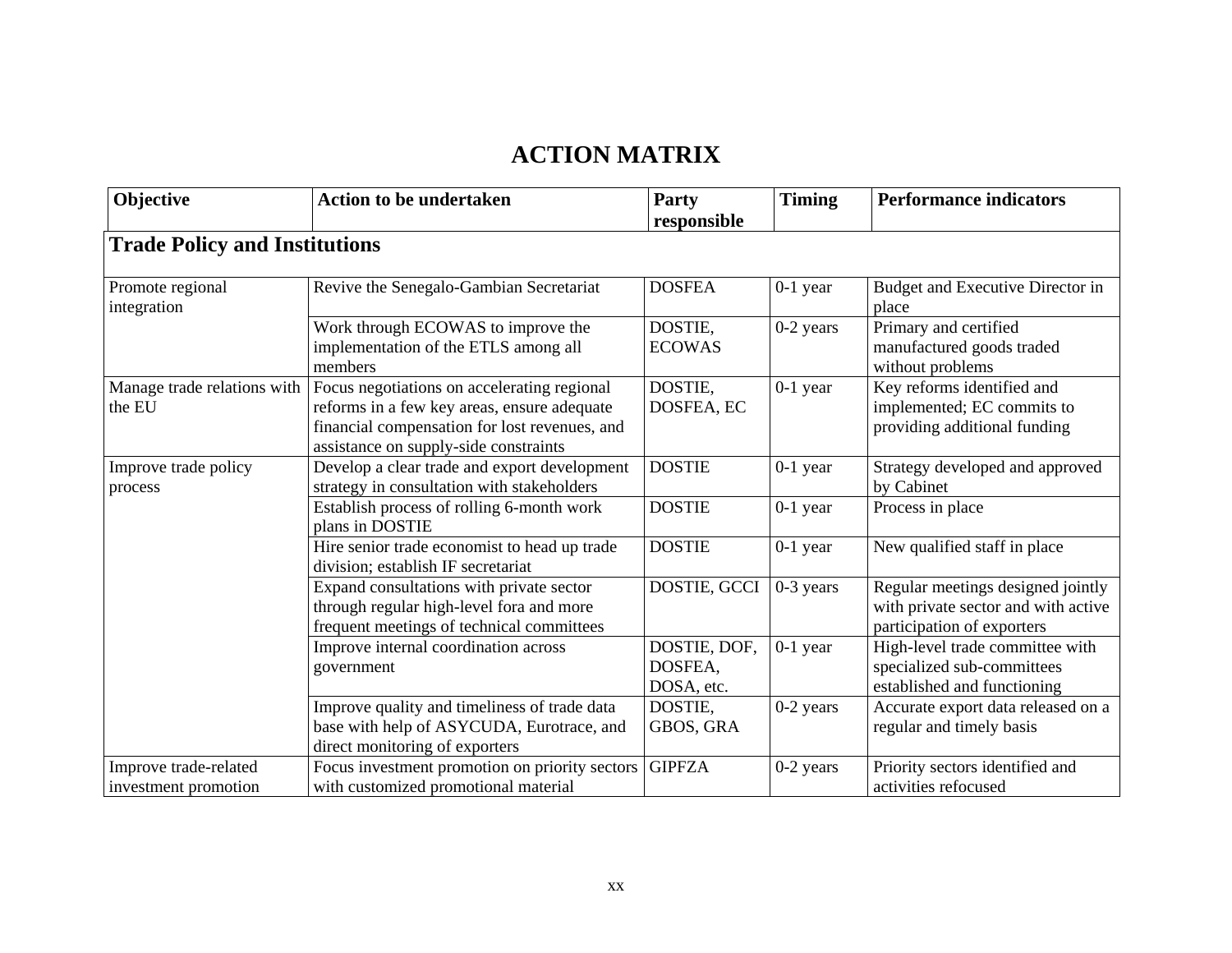| Objective                 | <b>Action to be undertaken</b>                                          | Party         | <b>Timing</b> | <b>Performance indicators</b>                             |
|---------------------------|-------------------------------------------------------------------------|---------------|---------------|-----------------------------------------------------------|
|                           |                                                                         | responsible   |               |                                                           |
|                           | Special effort placed on attracting knitwear                            | <b>GIPFZA</b> | $0-2$ years   | 2 knitwear investors established in                       |
|                           | producers                                                               |               |               | Free Zone                                                 |
|                           | Review investment incentive system                                      | GIPFZA,       | $0-1$ year    | Review completed and                                      |
|                           |                                                                         | <b>DOSFEA</b> |               | recommendations implemented                               |
| Improve customs clearance | Extend hours of operation of port                                       | <b>GPA</b>    | $0-1$ year    | Longer hours of operation                                 |
|                           | Increase use of risk management techniques                              | <b>GRA</b>    | $0-1$ year    | Fewer shipments inspected with                            |
|                           | for more selective inspections                                          |               |               | no loss of revenues                                       |
|                           | Upgrade to ASYCUDA ++                                                   | <b>GRA</b>    | $0-1$ year    | $ASYCUDA++$ up and running                                |
|                           | Implement recommendations of review of                                  | <b>GRA</b>    | $0-1$ year    | Recommendations implemented                               |
|                           | customs procedures                                                      |               |               |                                                           |
| Promote quality and       | Conduct institutional and human resource                                | <b>DOSTIE</b> | $0-2$ year    | Study completed; TA and training                          |
| strengthen standards      | capacity assessment of SCPB and provide TA                              |               |               | provided                                                  |
| compliance                | and training                                                            |               |               |                                                           |
|                           | Improve metrology equipment                                             | <b>SCPB</b>   | $0-2$ years   | Equipment in good working order                           |
|                           | Support implementation of SPS measures in                               | <b>NNA</b>    | $0-2$ years   | SPS measures effectively                                  |
|                           | Food Act through TA and training                                        |               |               | implemented                                               |
|                           | Launch campaigns to improve quality in                                  | DOSTIE,       | $0-2$ years   | Quality of exports improving                              |
|                           | groundnuts, fish products, and sesame                                   | DOSA, NADA,   |               |                                                           |
|                           |                                                                         | <b>DOF</b>    |               |                                                           |
|                           | Seek out opportunities for regional cooperation<br>on standards testing | <b>DOSTIE</b> | $0-3$ years   | MOUs signed with institutions in<br>neighboring countries |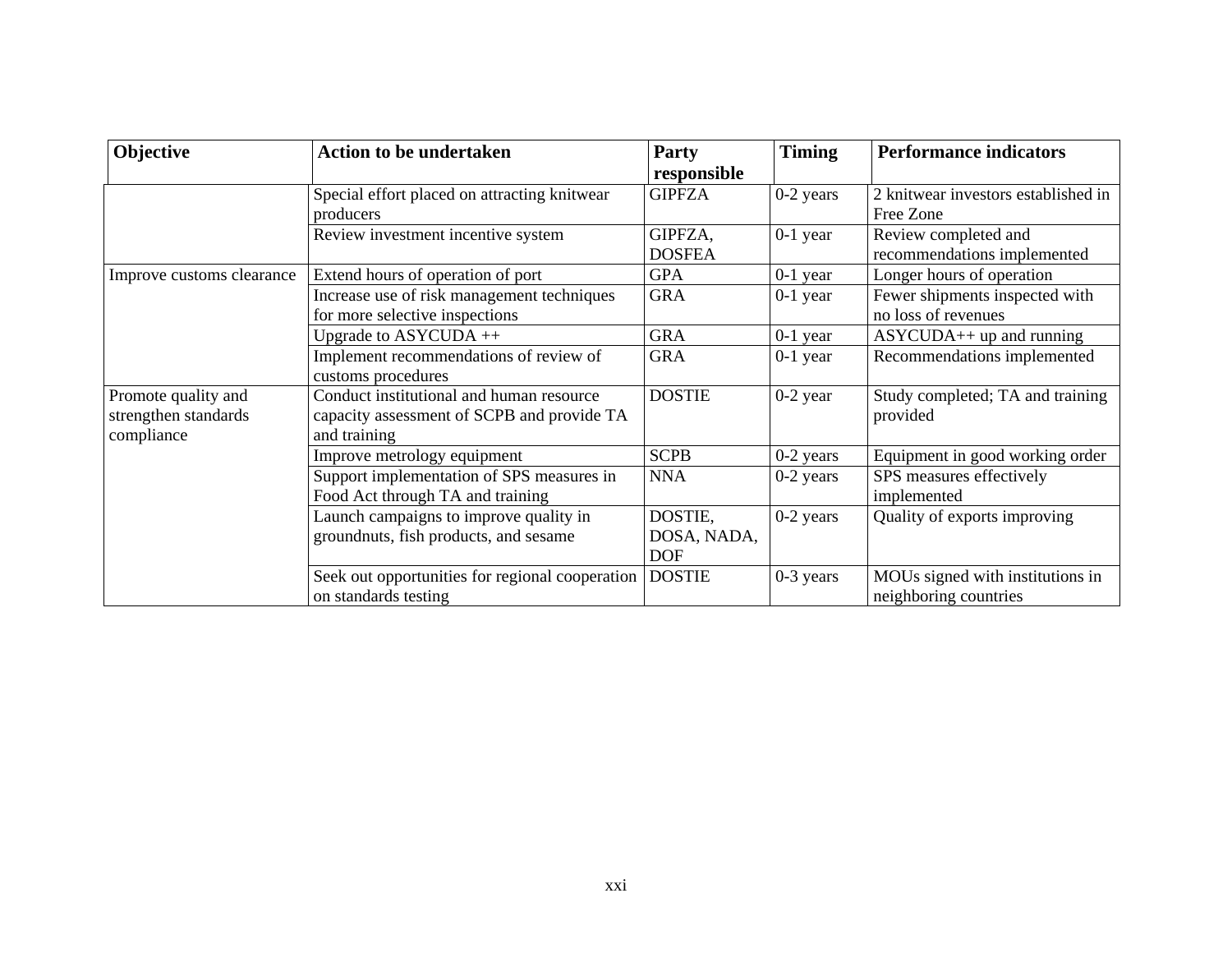| Objective                                        | <b>Action to be undertaken</b>                                            | Party<br>responsible             | <b>Timing</b> | <b>Performance indicators</b>                                            |
|--------------------------------------------------|---------------------------------------------------------------------------|----------------------------------|---------------|--------------------------------------------------------------------------|
| <b>Business Climate</b>                          |                                                                           |                                  |               |                                                                          |
| <b>Finance</b>                                   |                                                                           |                                  |               |                                                                          |
| Improve access to finance                        | Revise sections 18 and 20 of the 1992<br>Mortgage Act                     | Central Bank,<br><b>DOSFEA</b>   | $0-1$ year    | Sections 18 and 20 of the Act<br>revised.                                |
|                                                  | Implement the credit reference bureau                                     |                                  | $0-1$ year    | Bureau up and running.                                                   |
|                                                  | Set up training courses for bankers in<br>screening risk                  | Central Bank,<br>Bankers' Assoc. | $0-1$ year    | Training courses being offered                                           |
|                                                  | Establishment of a commercial court                                       | DOSFEA, Dept<br>of Justice       | $0-2$ years   | Establishment of the court                                               |
|                                                  | Participation in and linking of regional stock<br>exchanges               | Central Bank,<br><b>DOSFEA</b>   | 0-3 years     | Listings of Gambian companies in<br>Ghana, etc.                          |
|                                                  | Reduce public domestic debt to bring down<br>high domestic interest rates |                                  | $0-5$ years   | IMF targets met                                                          |
| <b>Infrastructure</b>                            |                                                                           |                                  |               |                                                                          |
| Lower cost and increase<br>supply of electricity | Reduce transmission and distribution losses                               | Office of the<br>President, PURA | 6 months      | Competitively-bid management<br>contracts with performance<br>incentives |
|                                                  | Unbundling and divestiture of NAWEC                                       |                                  | 0-2 years     | Strategic plan for divestiture                                           |
|                                                  | Public investment in transmission and<br>distribution                     |                                  | 0-3 years     | Increasing capacity of the system<br>to handle 150 MW                    |
|                                                  | Private investment in generation                                          |                                  | 0-3 years     | More IPPs, increasing capacity to<br>150 MW                              |
| Lower cost and increased<br>coverage of telecoms | Unbundling of GAMTEL, opening<br>competition in fixed lines               | Office of the<br>President, PURA | $0-1$ year    | Enactment of telecommunications<br>bill                                  |
|                                                  | More competition in internet service                                      |                                  | $0-1$ year    | <b>GAMTEL</b> provides access to<br>internet gateway to competitors      |
| Improved electricity and<br>telecommunications   | Increase PURA's power and authority                                       | Office of the<br>President       | $0-1$ year    |                                                                          |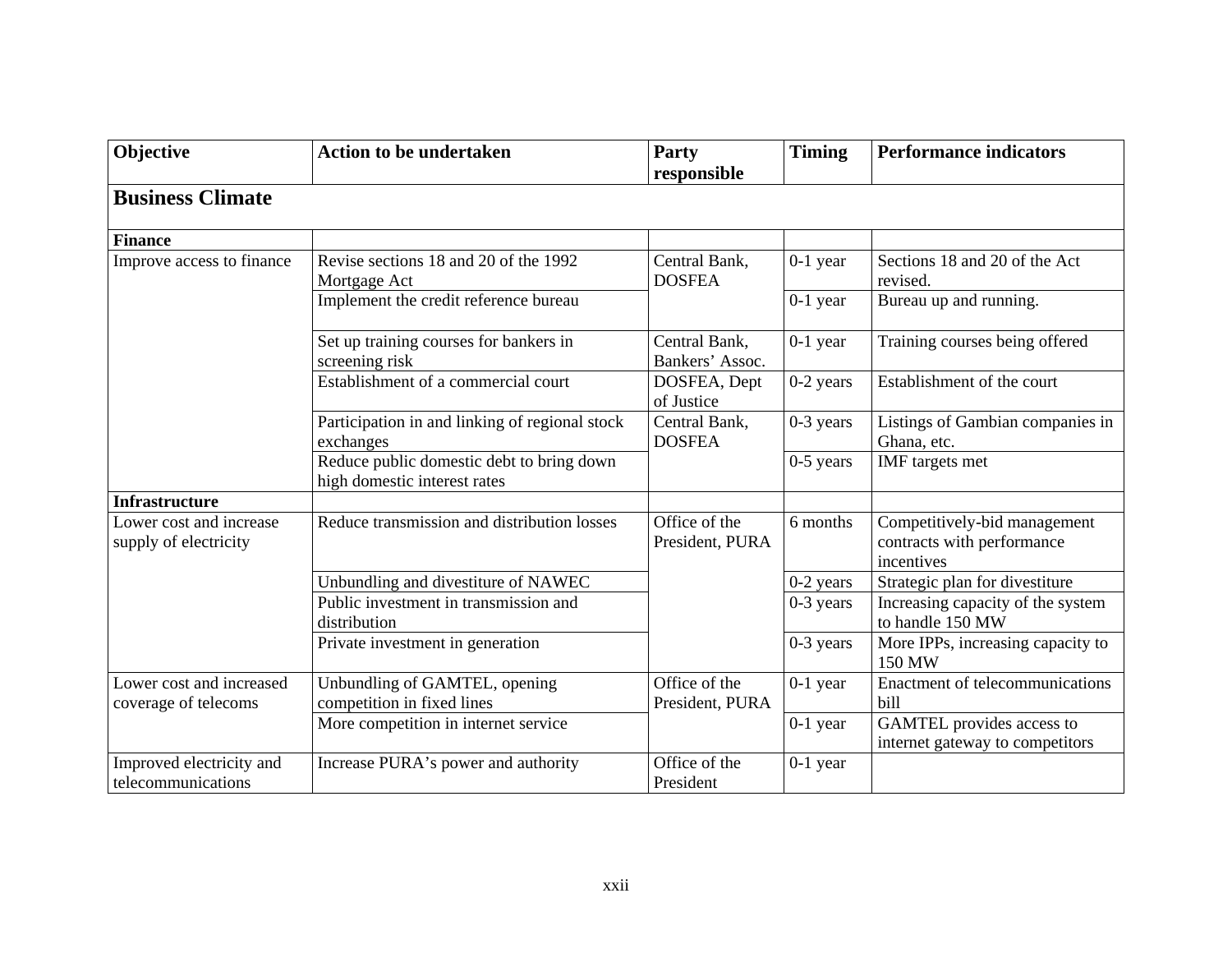| Objective                                    | <b>Action to be undertaken</b>                                  | Party                                                       | <b>Timing</b> | <b>Performance indicators</b>                                 |
|----------------------------------------------|-----------------------------------------------------------------|-------------------------------------------------------------|---------------|---------------------------------------------------------------|
|                                              |                                                                 | responsible                                                 |               |                                                               |
| <b>Taxation</b>                              |                                                                 |                                                             |               |                                                               |
| Increase tax revenues while                  | Broaden the tax base, increase efficiency of                    | GRA, DOSFEA                                                 | $0-2$ years   | Higher revenues without                                       |
| lowering rates                               | collection                                                      |                                                             |               | increasing rates or adding new<br>taxes                       |
| Simplify the tax system                      | Consolidate proliferation of special and local<br>taxes         | GRA, DOSFEA                                                 | $0-1$ year    | Number of taxes reduced                                       |
| Improve export incentives                    | Eliminate export tax                                            | <b>DOSFEA</b>                                               | $0-1$ year    | Law on export taxes amended                                   |
| Speed-up tax dispute<br>settlements          | Implement tax tribunal                                          | Office of the<br>President,<br><b>DOSFEA</b>                | $0-1$ year    | Tribunal established                                          |
| <b>Legal and Judicial System</b>             |                                                                 |                                                             |               |                                                               |
| Disseminate laws                             | Publish a compendium of laws and disseminate<br>on internet     | <b>Attorney General</b>                                     | $0-1$ year    | E-government website operational                              |
| Make legislation business-<br>friendly       | Increase consultations with stakeholders                        | Parliament,<br>Office of the<br>President                   | $0-1$ year    | Regularized consultation schedule                             |
| Upgrade the judiciary                        | Improve training of judges                                      | Dept of Justice                                             | 0-2 years     | Courses for judges                                            |
|                                              | Strengthen the Faculty of Law at the university                 | DOSFEA, Bar<br>association                                  | $0-2$ years   | More resources from the<br>government and bar association     |
|                                              | Higher salaries for judges and other court<br>personnel         | Dept of State for<br>Justice, DOSFEA                        | $0-2$ years   | More resources from the<br>government                         |
| <b>Access to land</b>                        |                                                                 |                                                             |               |                                                               |
| Improve access to land for<br>commercial use | Speed up approval of land use requests                          | Dept of State for<br>Local<br>Government                    | $0-1$ year    | Delegation of minister's authority<br>to a land commission.   |
| Improve women's rights to<br>land            | Pass legislation establishing women's rights to<br>inherit land | Office of the<br>Vice-President,<br><b>Attorney General</b> | $0-2$ years   | Legislation approved                                          |
| <b>Labor Relations</b>                       |                                                                 |                                                             |               |                                                               |
| Speed up resolution of<br>labor disputes     | Improve number and functionality of industrial<br>tribunals     | Department of<br>state for labor                            | $0-2$ years   | Tribunals in more areas, with more<br>manpower and financing. |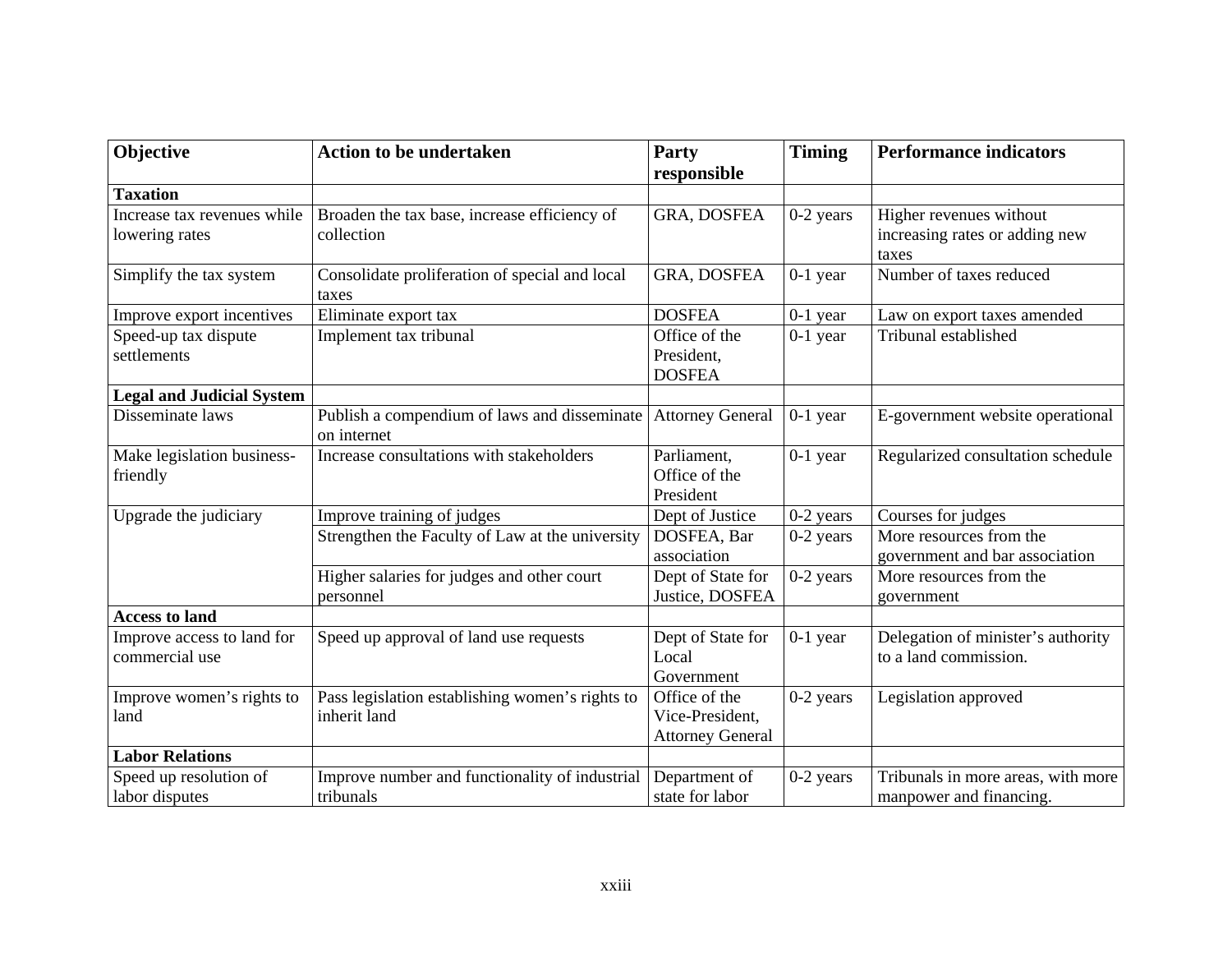| Objective                                              | <b>Action to be undertaken</b>                                                                                                                                                    | Party<br>responsible                                 | <b>Timing</b> | <b>Performance indicators</b>                     |
|--------------------------------------------------------|-----------------------------------------------------------------------------------------------------------------------------------------------------------------------------------|------------------------------------------------------|---------------|---------------------------------------------------|
| <b>Transport sector</b>                                |                                                                                                                                                                                   |                                                      |               |                                                   |
| Improve port performance                               | Conduct a traffic study to gain better<br>understanding of demand and adjust 2002 port<br>Master Plan and investments accordingly                                                 | DoSWCI / GPA                                         | $0-1$ years   | Port Master Plan revised                          |
|                                                        | Make a preliminary survey of workforce<br>productivity, especially for privately operated<br>stevedores, and recommend improvements                                               | <b>GPA</b><br>Private<br>partner(s)                  | $0-1$ year    | Recommendations being enforced                    |
|                                                        | Complete initial dredging (and conduct<br>maintenance dredging every 5 years)                                                                                                     | <b>GPA</b><br><b>MARAD</b>                           | $0-1$ year    | Vessels with 9m draught pass<br>freely            |
|                                                        | Carry out the port development program<br>according to GPA yearly plans : a better<br>organization of the rehabilitated stevedoring<br>sheds and of container storage areas, etc  | <b>GPA</b>                                           | $0-3$ years   | GPA annual plans being<br>implemented             |
| Make the ferries a self-<br>supporting separate entity | Make an audit of GPA(ferries), examine<br>options for separation from GPA, including<br>privatization, evaluate subsidy needs of<br>smaller ferries, carry out reform             | Government<br><b>DoSWCI</b>                          | $0-2$ years   | Ferry service separated from GPA                  |
| Organize a better<br>management of containers          | Study the option of creating a container depot<br>in Barra with barge service from the port on a<br>public-private partnership basis                                              | <b>GPA</b><br>Private<br>partner(s)                  | $0-2$ years   | Study completed and decision<br>taken             |
| Promote coastal shipping                               | Investigate the present tramping practices in<br>the region; identify the traffic flows; compare<br>costs of coastal shipping and trucking; contact<br>potential private partners | <b>GPA</b><br><b>DoSWCI</b><br>Private<br>partner(s) | $1-3$ years   | Study completed and private<br>partners contacted |
| Develop the regional road<br>network                   | Rehabilitate and improve roads to Kaolack,<br>Ziguinchor, Tambacounda in partnership with<br>Senegal; coordinate maintenance works;<br>exchange technical and traffic data        | <b>DoSWCI</b><br>Senegal<br><b>OMVG</b>              | 3 years       | Roads rehabilitated                               |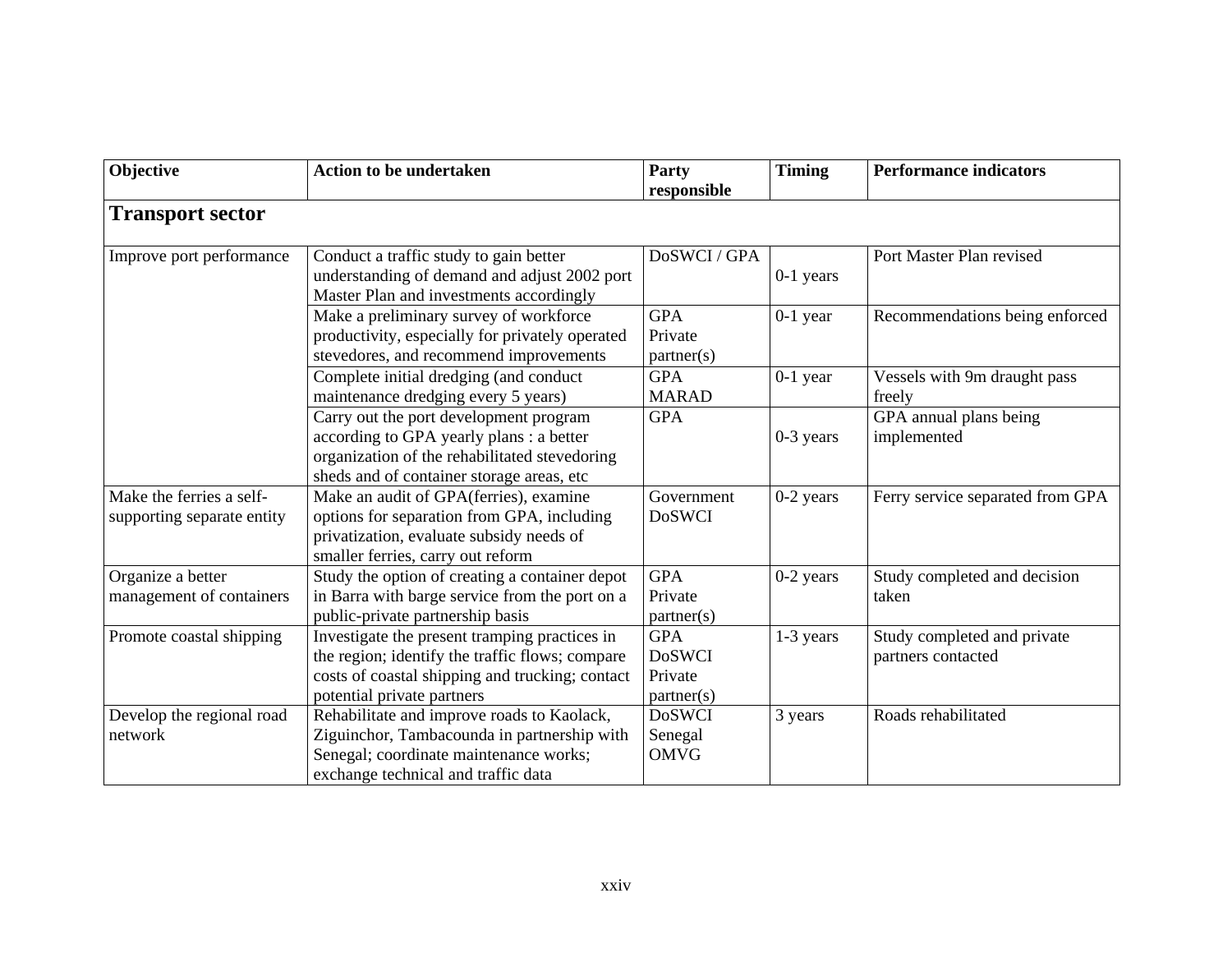| Objective                   | <b>Action to be undertaken</b>                    | Party         | <b>Timing</b> | <b>Performance indicators</b>    |
|-----------------------------|---------------------------------------------------|---------------|---------------|----------------------------------|
|                             |                                                   | responsible   |               |                                  |
| Complete the bridge on the  | Actualize BCEOM feasibility studies of bridge     | OMVG/         | $0-2$ years   | Feasibility and detailed studies |
| Trans-Gambia Highway        | (ongoing); identify funding for detailed          | <b>DoSWCI</b> |               | completed; private partners      |
|                             | studies; prepare detailed studies;                | Senegal       |               | identified                       |
|                             | Identify possible private partners                | Private       |               |                                  |
|                             | Begin construction of bridge                      | partner(s)    | 2-5 years     | Construction under way           |
| Facilitate regional transit | Renegotiate "agreement on road transport"         | <b>DoSWCI</b> | $0-1$ year    | Agreement renegotiated           |
| and access to landlocked    | with Senegal to include Basse-Velingara           | Senegal       |               |                                  |
| countries                   | Push for implementation of ISRT with creation     | <b>ECOWAS</b> | $0-1$ year    | Guarantee in place and ISRT      |
|                             | of appropriate guarantee fund                     | National      |               | operational                      |
|                             | Develop joint border posts on Trans-Gambian       | Facilitations | $1-5$ years   | Two joint border posts in place  |
|                             | Hwy                                               | Committee     |               |                                  |
| Increase and secure port    | Create a "Dry port" up-river : studies on         | <b>GPA</b>    | $0-3$ years   | Studies conducted                |
| hinterland and revive river | demand, feasibility, river navigation,            | <b>MARAD</b>  |               |                                  |
| navigation                  | partnership. Identify potential private partners. | <b>DoSWCI</b> |               |                                  |
|                             | Prepare a navigation chart of the river           | <b>ECOWAS</b> |               | Navigation chart prepared        |
| Update policy               | Incorporate in the National Transport Plan        | <b>DoSWCI</b> | $0-1$ year    | National Transport Plan adjusted |
|                             | 1998-2006 the above proposals if and when         |               |               |                                  |
|                             | they are validated.                               |               |               |                                  |

| <b>Re-exports</b>     |                                                 |                 |             |                                      |
|-----------------------|-------------------------------------------------|-----------------|-------------|--------------------------------------|
| Prevent future border | High level dialogue with Senegal, supported     | Office of the   | immediate   | No new border closings               |
| closings              | by revived Senegalo-Gambia Secretariat          | President,      |             |                                      |
|                       |                                                 | DOSTIE, SGS     |             |                                      |
| Promote transit trade | High level discussions with Senegal to reopen   | Office of the   | $0-1$ year  | Trucks moving through Basse to       |
|                       | Basse border crossing for transit trade to Mali | President, SGS, |             | Mali                                 |
|                       |                                                 | <b>ECOWAS</b>   |             |                                      |
|                       | Collaborate with Senegal to move from           | DOSTIE, SGS,    | $0-3$ years | Increasing share of transit trade in |
|                       | unofficial re-exports to formal transit trade   | <b>DOSFEA</b>   |             | total imports                        |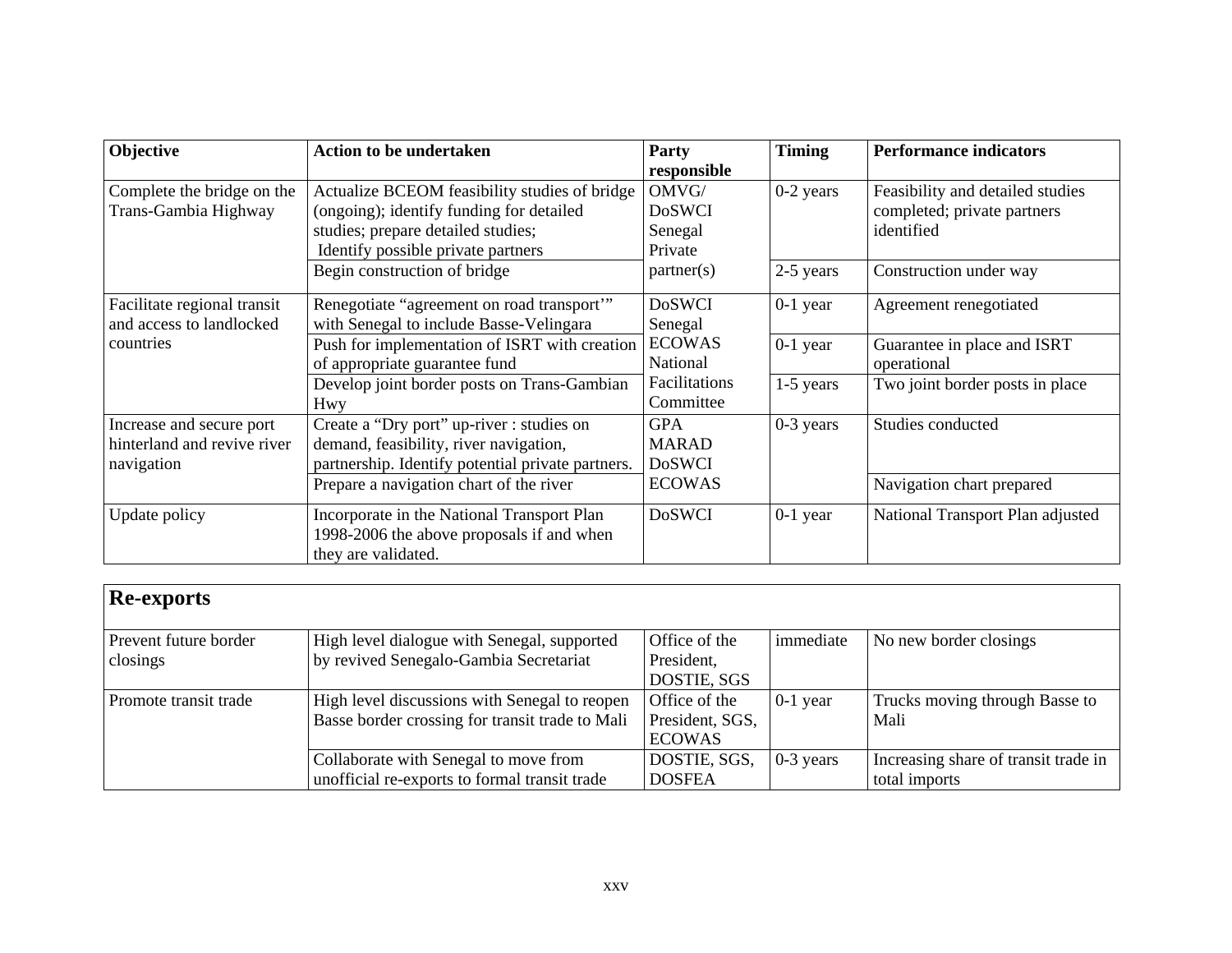| <b>Tourism</b>                                                                           |                                                                                                                                                                                |                                                       |               |                                                                                                                                          |
|------------------------------------------------------------------------------------------|--------------------------------------------------------------------------------------------------------------------------------------------------------------------------------|-------------------------------------------------------|---------------|------------------------------------------------------------------------------------------------------------------------------------------|
| Objective                                                                                | <b>Actions</b>                                                                                                                                                                 | Party<br>responsible                                  | <b>Timing</b> | <b>Performance indicators</b>                                                                                                            |
| Establish long term<br>tourism development                                               | 1. Amend, approve and begin implementation<br>of the Tourism Master Plan (TMP)                                                                                                 | <b>DOSTC</b>                                          | $0-1$ year    | Key features of TMP approved and<br>implementation begun                                                                                 |
| policy and program                                                                       | 2. Conduct detailed, comparative study of all-<br>inclusive policy                                                                                                             | DOSTC, GTA,<br><b>GHA</b>                             | $0-1$ year    | Policy on all-inclusive packages<br>revised as necessary                                                                                 |
|                                                                                          | 3. Recruit resident destination management<br>advisor to develop plan for product<br>development and diversification                                                           | DOSTC. GTA                                            | $0-2$ years   | Phased plan of new product<br>development in place                                                                                       |
|                                                                                          | 4. Conduct a study of regulations governing<br>designated TDAs and amend legislation as<br>required                                                                            | <b>DOSTC</b>                                          | 2-3 years     | TDA legislation amended as<br>needed                                                                                                     |
| Establish appropriate<br>tourism institutions, and<br>strengthen their capacity          | 1. Conduct a review of GTA institutional and<br>financial arrangements for marketing,<br>including public-private partnerships                                                 | DOSTC, GTA                                            | $0-1$ year    | Refocused and properly financed<br>GTA marketing division in place                                                                       |
|                                                                                          | 2. Fast track the conversion of the present<br>Hotel School into the National Tourism<br><b>Training Institute</b>                                                             | DOSTC, DOE                                            | $0-2$ years   | NTTI established with tailor-made<br>campus and facilities, and an<br>extended program of professional<br>and vocational skills training |
|                                                                                          | 3. Launch program of in-country and overseas<br>training in tourism administration,<br>development & marketing                                                                 | DOSTC, DOE                                            | $0-3$ years   | Creation of a cadre of tourism<br>officials capable of managing the<br>administration, development &<br>marketing of tourism             |
| Establish a new image and<br>brand for The Gambia                                        | Recruit a short-term tourism destination<br>marketing expert to prepare and start<br>implementation of a tourism marketing and<br>promotion strategy                           | DOSTC, GTA                                            | $0-1$ year    | Increased penetration of major<br>tourist markets and broadening of<br>market segments attracted from<br>other main markets              |
| Expansion of<br>charter/scheduled charter<br>air services from major<br>European markets | 1. Recruit an international civil aviation expert<br>(short term contract);<br>2. Form a public-private sector civil aviation<br>delegation to liaise with target airlines and | CAA, DOSTC,<br>GTA, GHA,<br>GTTA and<br>international | $0-1$ year    | New air services and tour<br>programs launched, and existing<br>ones expanded                                                            |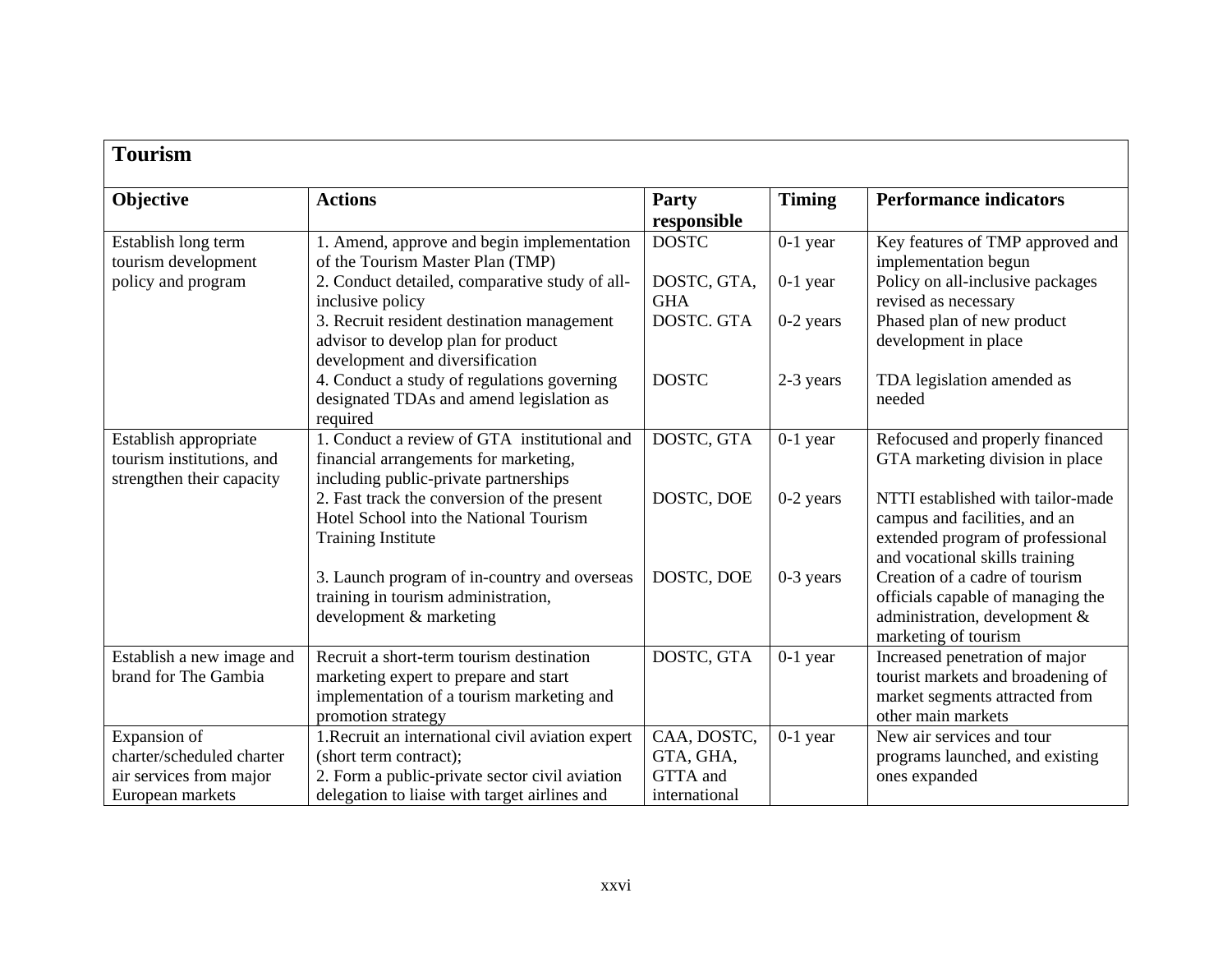|                             | operators;                                    | civil aviation   |             |                                      |
|-----------------------------|-----------------------------------------------|------------------|-------------|--------------------------------------|
|                             | 3. Devise a professional package of           | expert           |             |                                      |
|                             | information and support;                      |                  |             |                                      |
|                             | 4. Present to target airlines and operators   |                  |             |                                      |
| Improve existing tourism    | 1. Complete and implement the proposed        | DOSTC/GTA/       | $0-1$ year  | Increased supply of tourist          |
| facilities and amenities in | hotel classification scheme                   | GHA, private     |             | accommodation and other              |
| The Gambia                  | 2. Accelerate program of hotel/resort         | sector           | $0-2$ year  | operations of international standard |
|                             | upgrading to the level of $3+$ stars          |                  |             | level, including full licensing and  |
|                             | 3. Prepare and implement regulatory,          |                  | 0-2 years   | classification                       |
|                             | classification and licensing scheme           |                  |             |                                      |
| Upgrade and expand          | 1. Clean up and improved presentation of key  | <b>Different</b> | $0-2$ years | Main excursion sites attracting      |
| tourist attractions and     | sites of natural and cultural interest e.g.   | government       |             | greater volumes of visitors; and     |
| facilities                  | Georgetown slave fort, James Island.          | agencies,        |             | increased performances at resorts    |
|                             | 2. Establish roster of troupes and performers | private sector   |             | and other venues of traditional      |
|                             | of traditional Gambian music and dance        |                  |             | Gambian music and dance              |
| Product development         | 1. Provide selected incentives for fixed      | DOSTC,           | 1-2 years   | Eco- and geo-tourism                 |
| geared to the attraction of | facility developments related to natural and  | DOSFEA,          |             | developments established             |
| new tourist market          | cultural resources along the river and inland | NEA, private     |             |                                      |
| segments                    | 2. Improve road and river transport           | sector, DOT      |             |                                      |
|                             | infrastructure and facilities                 |                  |             |                                      |
| Strengthen linkages         | Establish a multi-year program of support for | DOSTC, GTA       | $0-3$ years | Increased and improved linkages      |
| between local producers     | the Gambia is Good and ASSET schemes          |                  |             | between Gambian producers and        |
| and the tourism industry    | enabling them to expand their operations and  |                  |             | supplies and local tourism           |
|                             | increase linkages with the tourism sector     |                  |             | businesses                           |
| Sensitization of young      | Introduce tourism into the curriculum of      | DOE, DOSTC,      | $0-2$ years | Increased awareness of the           |
| Gambians about the          | junior schools                                | <b>GTA</b>       |             | importance of tourism and the        |
| importance of tourism       |                                               |                  |             | alternatives to 'bumsterism'         |
| Eliminate the problem of    | Study into the scale and causes of the oil    | NEA, GTA,        | 1-2 years   | Elimination of the oil spills and    |
| oil spills into the river   | spills, with recommendation on remedial       | <b>NEWAC</b>     |             | subsequent removal of dangers for    |
|                             | actions required                              |                  |             | the river's bird and marine life     |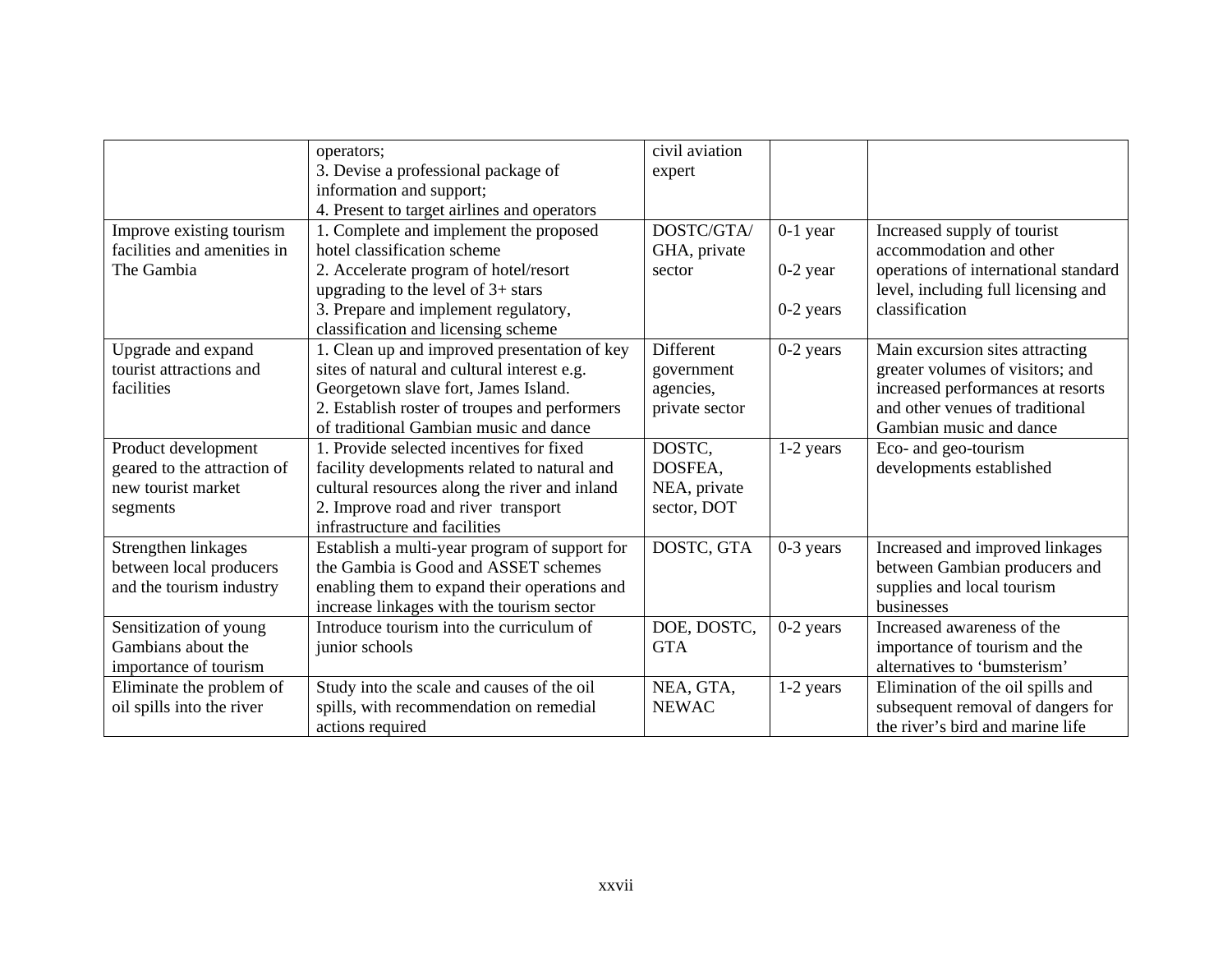| <b>Agriculture</b>                  |                                                                                                                      |                                   |                            |                                                                                                                                |
|-------------------------------------|----------------------------------------------------------------------------------------------------------------------|-----------------------------------|----------------------------|--------------------------------------------------------------------------------------------------------------------------------|
| Objective                           | <b>Action Needed</b>                                                                                                 | Party<br><b>Responsible</b>       | <b>Timing</b>              | <b>Performance Indicators</b>                                                                                                  |
| Revive the groundnuts<br>sub-sector | Implement the road map for the rehabilitation<br>and privatization of industrial assets and<br>accompanying measures | DOSA,<br>DOSTIE,<br><b>DOSFEA</b> | $0-5$ years                | Commercial purchases reach<br>50,000 mt., industrial assets owned<br>and operated by several competent<br>strategic investors. |
| Restructure cotton sub-<br>sector   | Negotiate agreement with stakeholders on<br>restructuring to focus on seed production                                | DOSTIE,<br>DOSA with              | 0-4 months                 | MOU signed                                                                                                                     |
|                                     | Prepare and approve restructuring roadmap<br>Implement roadmap                                                       | COGA, Dagris,                     | $0-1$ years<br>$1-5$ years | Roadmap approved                                                                                                               |
|                                     | Strengthen research capacity to support seed<br>production                                                           | <b>NARI</b>                       | $0-2$ years                | NARI has two agronomists<br>working on seed production for<br>export crops                                                     |
|                                     | Establish a new inter-professional association<br>for seed production                                                | DOSA, NGO                         | $0-2$ years                | Association up and running                                                                                                     |
| Promote horticulture<br>sales       | Facilitate duty free import of inputs required<br>for exports or investment to expand scale                          | GRA, GIPFZA                       | $0-1$ year                 | Exporters satisfied with process                                                                                               |
|                                     | Promote increased air service and encourage<br>cooperation between tourism and horticulture<br>enterprises           | GCAA, DOTC,<br><b>DOSTIE</b>      | $0-2$ years                | Increased horticulture exports by<br>air                                                                                       |
|                                     | Encourage import substitution by hotels and<br>restaurants                                                           | GTA, GiG,<br><b>DOSTIE</b>        | $0-3$ years                | Share of imported fruit and<br>vegetables reduced                                                                              |
|                                     | Release under-developed land suitable for<br>large-scale commercial farms, and promote<br>out-grower schemes         | <b>GIPFZA</b>                     | $0-5$ years                | 2 major new investments in<br>agriculture launched<br>Radville and one other outgrower<br>scheme operating well                |
| Increase sesame exports             | Hire TA to redefine role of NAWFA to focus<br>on production, and coordination with private<br>traders                | DOSTIE,<br><b>NAWFA</b>           | $0-1$ year                 | NAWFA sesame strategy<br>designed; buyers negotiate directly<br>with producer association                                      |
|                                     | Provide cleaning & bagging facilities at<br>producer organization level                                              |                                   |                            | Value addition at producer<br>organization level                                                                               |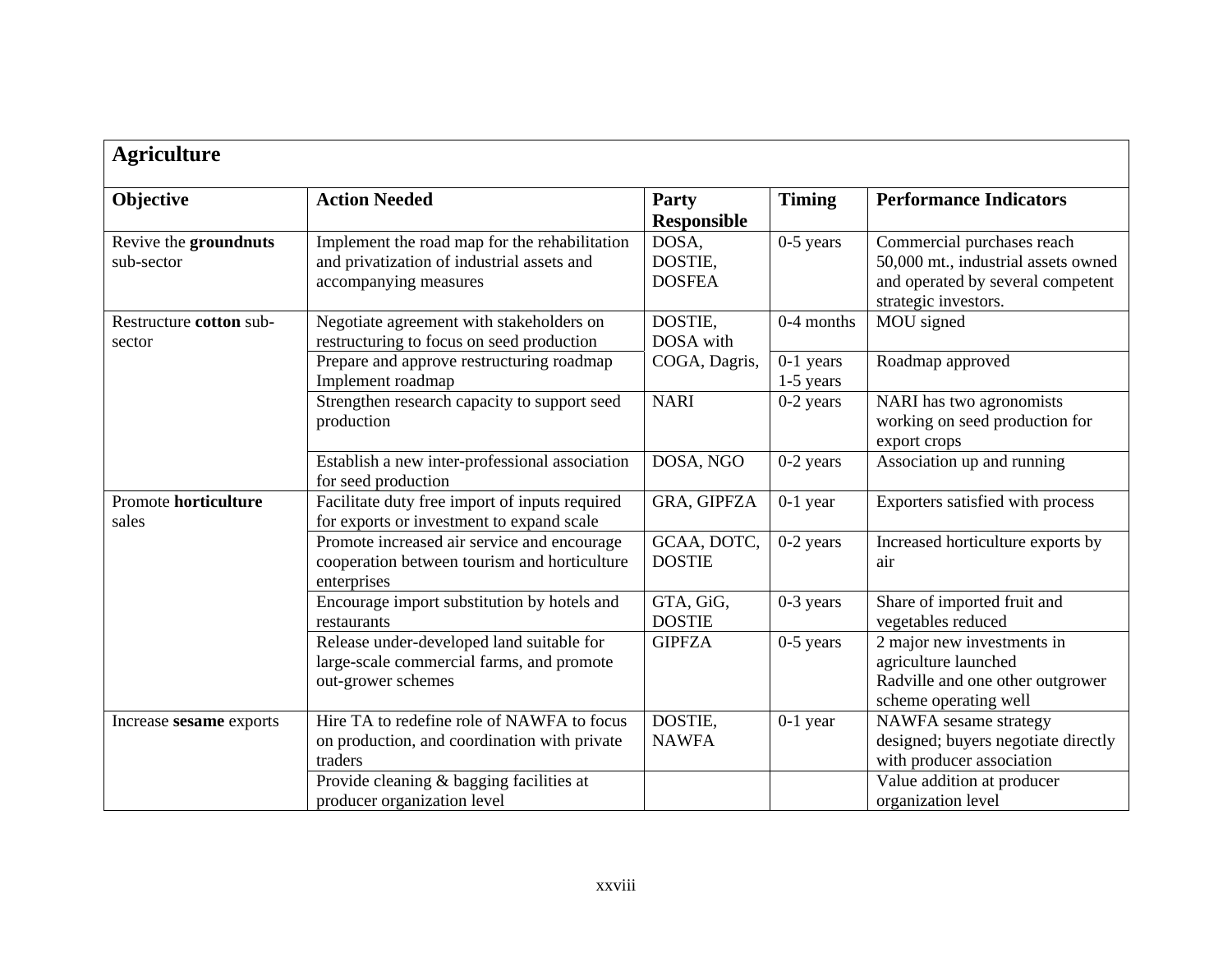| Increase cashew exports                    | Recognize cashew as second national cash        | DOSA.          | 0-4 months   | Clear statement of government        |
|--------------------------------------------|-------------------------------------------------|----------------|--------------|--------------------------------------|
|                                            | crop                                            | <b>DOSTIE</b>  |              | policy supporting cashew exports     |
|                                            | Confirm policy of non-intervention by           | <b>DOSTIE</b>  | 0-4 months   | Private traders operating freely and |
|                                            | government in marketing and input supply        |                |              | expanding activities                 |
| <b>Cross-cutting agricultural measures</b> |                                                 |                |              |                                      |
| Clarify agricultural                       | Define roles of ministries and agencies in      | DOSTIE,        | 0-6 months   | Clear statement of policy            |
| marketing policy                           | support of private sector leadership; establish | DOSA, NADA,    |              | recognizing primacy of private       |
|                                            | public-private coordinating committee           | private sector |              | traders; committee established       |
| Increase input use                         | Promote private sector distribution of inputs,  | DOSA/NARI/     | $0-5$ years  | Increased private sector sales of    |
|                                            | linked with a credit program.                   | Private Sector |              | inputs                               |
| Improve extension                          | Support cashew and sesame associations with     | NARI/          | Immediate    | Cashew and sesame associations       |
|                                            | matching grant scheme to maintain services      | NADA/          |              | active and effective in service      |
|                                            | such as extension                               | sub-sector     |              | provision                            |
|                                            | Develop an efficient extension service          | associations   | Immediate    | 10 FFS providing extension           |
|                                            | through farmer field schools                    |                |              | services for export crops            |
| Increase financing                         | Supplement pre-financing from exporters as      | DOSTIE,        | $0-3$ years  | Fund for short-term finance          |
|                                            | output grows                                    | commercial     |              | established                          |
|                                            |                                                 | banks          |              |                                      |
| Reduce post-harvest losses                 | Survey, design, construct and plan for the      | DOSA/NGO       | $0-5$ years  | Number of stores in place            |
|                                            | management of stores in cashew/sesame areas     |                |              |                                      |
| Improve marketing                          | Promote private sector role and avoid           | NADA,          | Immediate    | No complaints of competition from    |
|                                            | government intervention                         | <b>DOSTIE</b>  |              | public sector                        |
|                                            | Adapt priorities for road improvement to        | <b>GRTA</b>    | $0-5$ years  | 150 km. of rural roads improved      |
|                                            | reflect agriculture diversification options     |                |              |                                      |
|                                            | Develop container terminal.                     | <b>GPA</b>     | $0-5$ years  | Container terminal in place          |
|                                            |                                                 |                |              |                                      |
| Increase export prices                     | Eliminate export taxes and scanning of export   | DOSFEA,        | 0-6 months   | Decree issued                        |
|                                            | containers                                      | <b>GRA</b>     |              |                                      |
|                                            | Support foreign buyers seeking to establish in  | <b>DOSTIE</b>  | $0-5$ years  | Number of buyers active in the       |
|                                            | The Gambia                                      |                |              | market                               |
|                                            |                                                 | <b>NARI</b>    | $0-10$ years | Appropriate quarantine and pest      |
|                                            |                                                 |                |              | and disease monitoring services.     |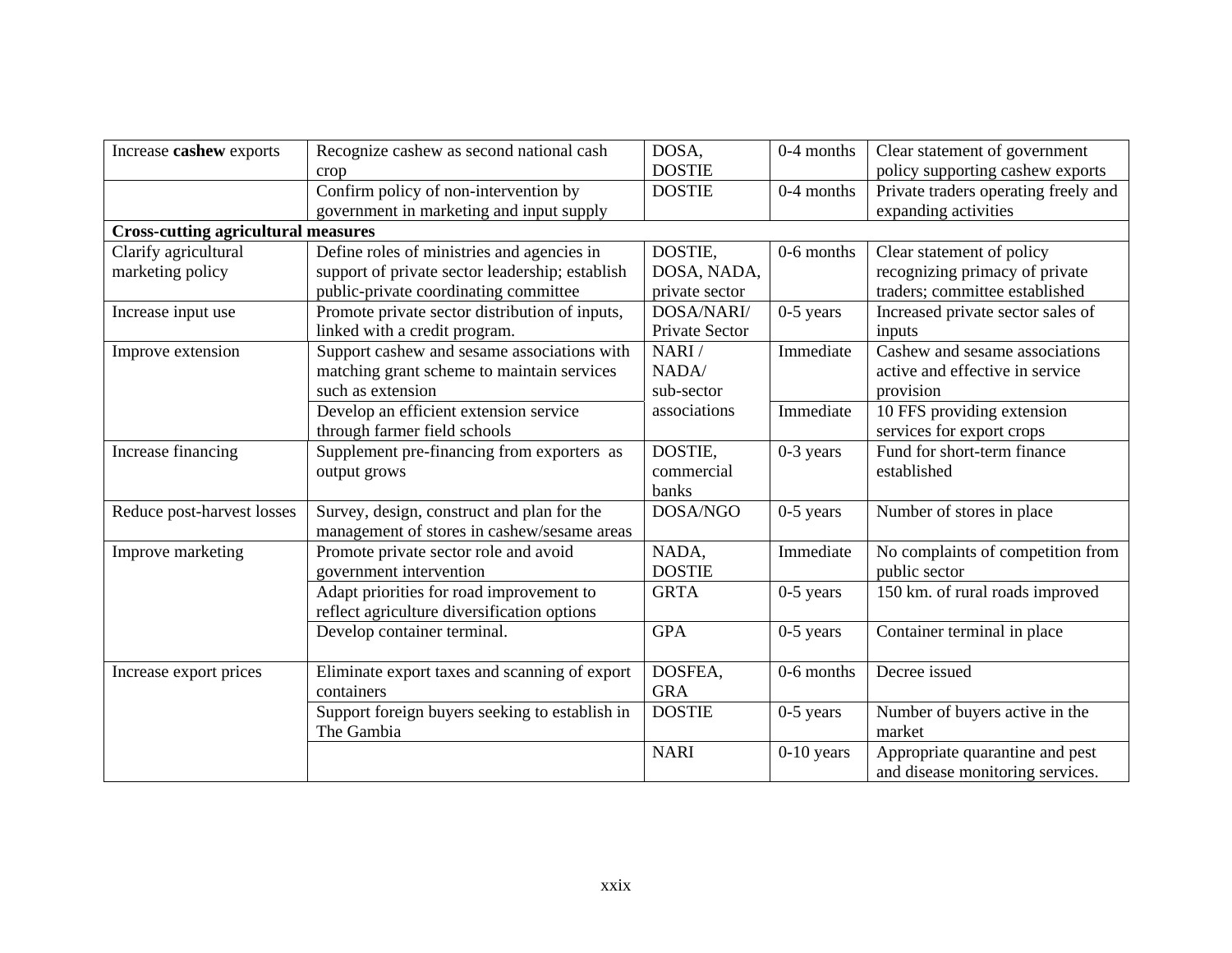| <b>Fisheries</b>                                                 |                                                                                                                                                                                                                                                                                                                                                                                                                                                                                    |                                            |               |                                                                                                                              |  |  |
|------------------------------------------------------------------|------------------------------------------------------------------------------------------------------------------------------------------------------------------------------------------------------------------------------------------------------------------------------------------------------------------------------------------------------------------------------------------------------------------------------------------------------------------------------------|--------------------------------------------|---------------|------------------------------------------------------------------------------------------------------------------------------|--|--|
| Objective                                                        | <b>Action to be undertaken</b>                                                                                                                                                                                                                                                                                                                                                                                                                                                     | <b>Party</b><br>responsible                | <b>Timing</b> | <b>Performance indicators</b>                                                                                                |  |  |
| Negotiate a new bilateral<br>fisheries agreement with<br>Senegal | Collect and study existing fisheries<br>agreements<br>Conduct study tour to Morocco, Namibia<br>and/or Mauritius on negotiating strategy<br>Train negotiating team<br>Seek political support from neighboring<br>countries and donors<br>Define requirements for research program<br>Define responsibilities of proposed Joint<br><b>Management Committee</b><br>Define procedures for joint preparation of<br>annual management plans and monitoring,<br>control and surveillance | DoF, DoSFEA,<br>Office of the<br>President | $0-1$ year    | Negotiating team in place,<br>study tours conducted,<br>minimum requirements<br>identified, negotiating strategy<br>outlined |  |  |
|                                                                  | Negotiate the new agreement<br>Reach agreement with CSRP and CRODT<br>on implementation arrangements<br>Appoint JMC members and ensure financial<br>support for operations                                                                                                                                                                                                                                                                                                         | DoF                                        | 1-2 years     | New bilateral agreement<br>signed, JMC appointed.                                                                            |  |  |
| Strengthen monitoring,<br>control and surveillance               | Identify priority actions for an effective<br>MCS system covering industrial and<br>artisanal fisheries.                                                                                                                                                                                                                                                                                                                                                                           | DoF, Dept. of<br>Defense                   | $0-1$ year    | Report on priority actions<br>prepared                                                                                       |  |  |
|                                                                  | Allocate larger share of revenues from fines<br>and licenses to cover MCS expenses, and<br>increase budget allocations<br>Formalize institutional arrangements for                                                                                                                                                                                                                                                                                                                 | <b>DOSFEA</b><br>DOSFEA, DoF,              |               | Available financing increased<br>Coordination arrangements in                                                                |  |  |
|                                                                  | managing national MCS efforts.                                                                                                                                                                                                                                                                                                                                                                                                                                                     | Defense, GRA                               |               | place                                                                                                                        |  |  |
| Adjust vessel licensing<br>policy                                | Test short term licensing policy based on<br>average rates in the sub-region                                                                                                                                                                                                                                                                                                                                                                                                       | DoF, DoSFEA                                | $0-1$ year    | 5-10 shrimp trawlers and $<$ 20<br>cephalopod trawlers licensed                                                              |  |  |